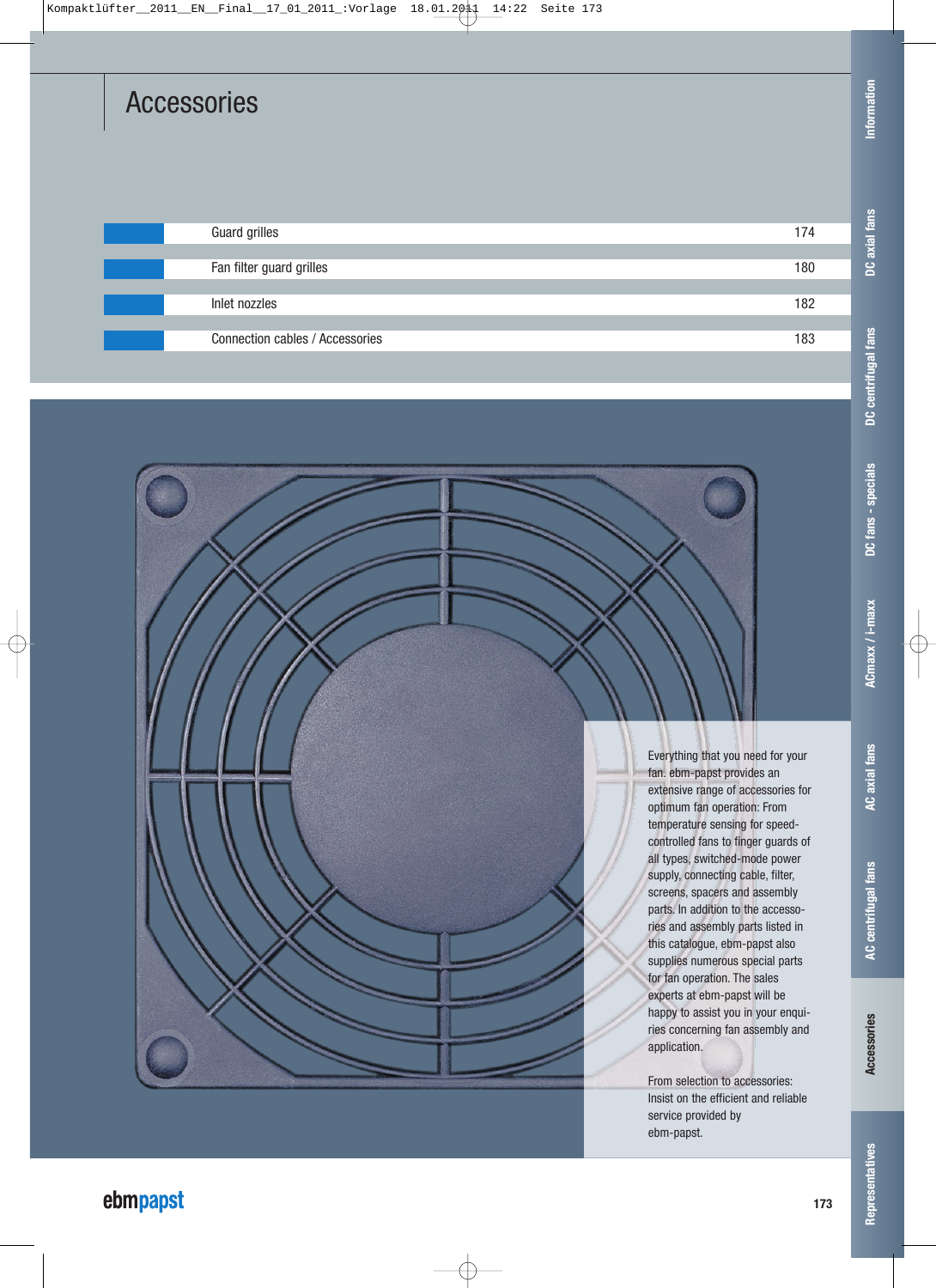

- Guard grille acc. to DIN EN ISO 13857 (previously EN 294), made of galvanised or nickelplated and passivated steel wire for device fans.
- Additional guard grilles that do not conform to DIN EN ISO 13857 are available on request.
- Our guard grilles are specially designed for use with ebm-papst fans. Their design ensures maximum safety with minimum effect on the operating noise level. Note that when using guard grilles from other manufacturers, compliance with safety-related distances will not always be present.

| <b>Fan series</b> | <b>Guard grilles</b> | <b>Fan series</b> | <b>Guard grilles</b> | <b>Fan series</b> | <b>Guard grilles</b> |  |
|-------------------|----------------------|-------------------|----------------------|-------------------|----------------------|--|
| 400               | LZ29-1               | 5600              | LZ25                 | DV 6200           | LZ37<br>Intake side  |  |
| 500               | LZ31                 | 5200              | LZ35                 | DV 6200           | LZ39<br>Outlet side  |  |
| 600               | LZ28-1               | 5300              | LZ53                 | DV 6400           | LZ38<br>Intake side  |  |
| 3000              | LZ23-1               | 5900              | LZ35                 | DV 6400           | LZ39<br>Outlet side  |  |
| 8000              | LZ32-4 / LZ22-2      | 7000              | LZ36                 |                   |                      |  |
| 9000              | LZ30-4 / LZ 30       | 6300              | <b>LZ37</b>          |                   |                      |  |
| 4000              | LZ30-4 / LZ 30       | 6400              | LZ38                 |                   |                      |  |
| 5100              | LZ25                 | 2200F             | LZ22                 |                   |                      |  |
|                   |                      |                   |                      |                   |                      |  |



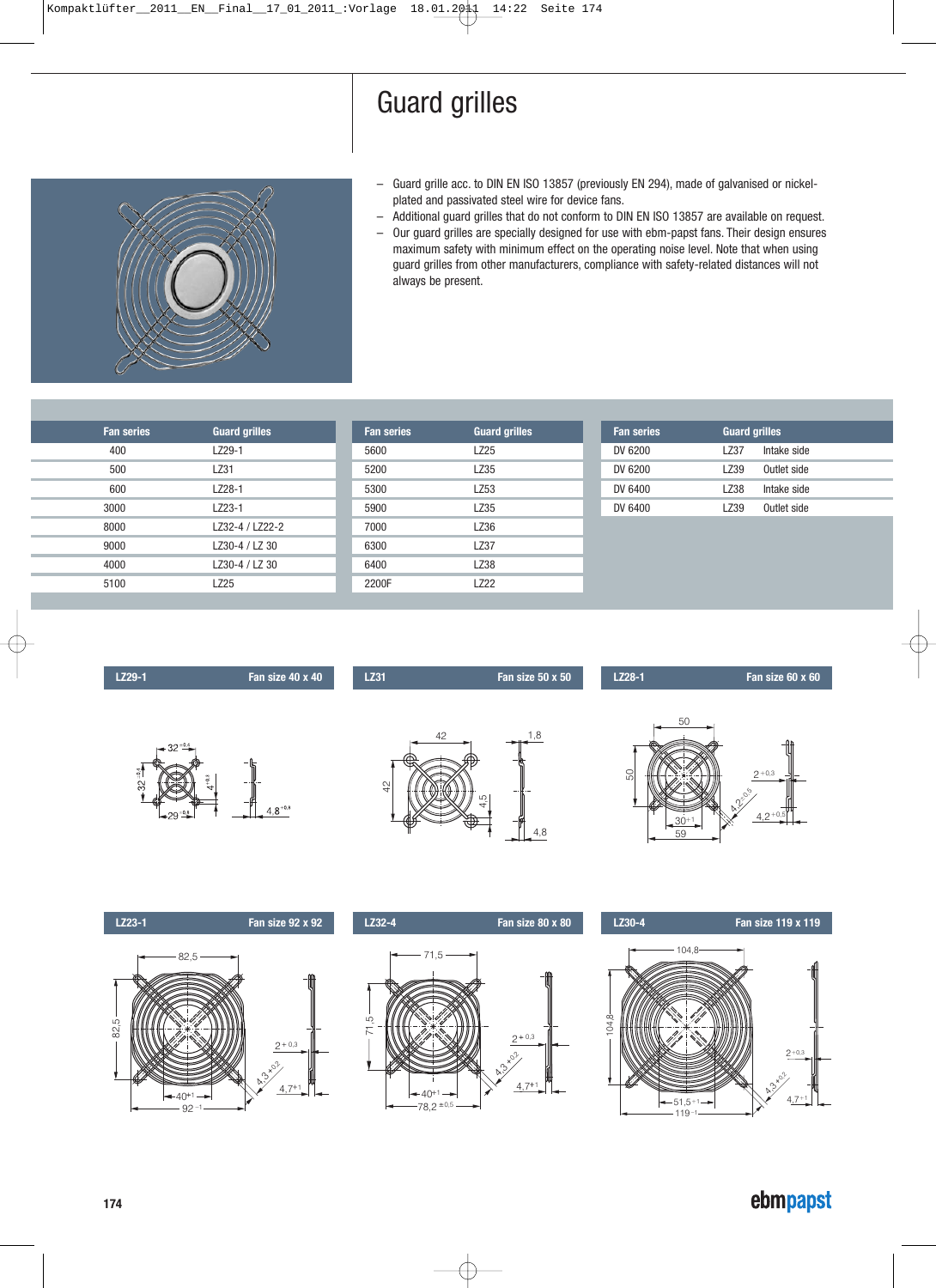**DC axial fans**

**DC fans - specials**

**ACmaxx / i-maxx**

**AC axial fans**



### ebmpapst

 $0,2$  8,45  $\pm$ 1  $\frac{5+0.2}{\emptyset \ 27,5}$   $\frac{8,45 \ \pm \frac{3}{25}}{3,25 \ \pm \frac{3}{25}}$ 

199,5 186,5 )(

HHK T

 $\frac{1}{\sqrt{2}}$ 

0,5 +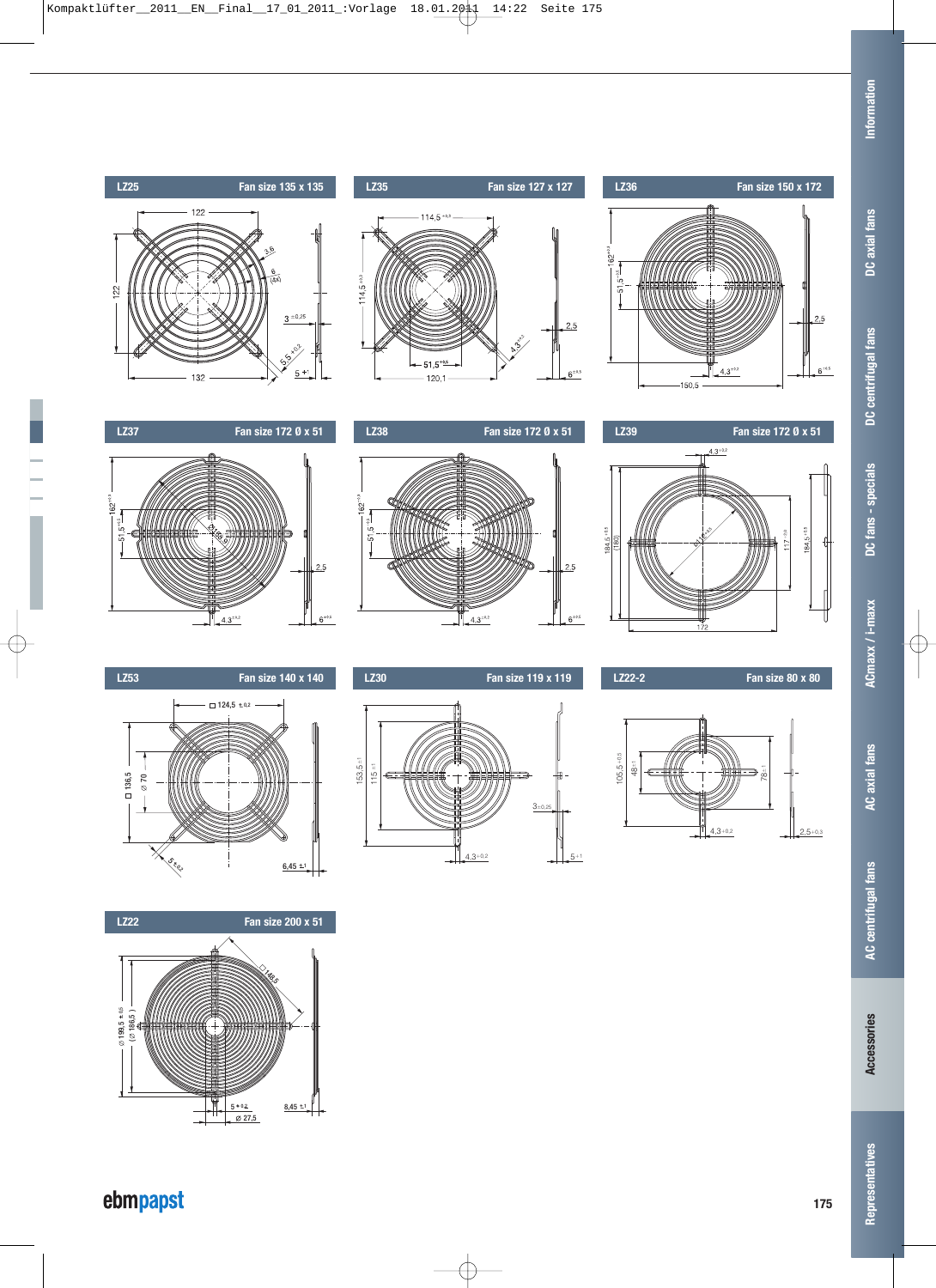## ACmaxx guard grilles

- Guard grille acc. to DIN EN ISO 13857 (previously EN 294), made of galvanised or nickelplated and passivated steel wire for device fans.
- The guard grilles shown on this page are designed specially for ACmaxx series fans and are installed on the outlet side.



| <b>Fan series</b> | <b>Guard grilles</b> |                     |
|-------------------|----------------------|---------------------|
| AC 8300           | 1732-4               | Intake side s.P.174 |
| AC 8300 H         | 1732-7               | Outlet side         |
| AC 3200 J         | l 723-1              | Intake side s.P.174 |
| AC 3200 J         | l 723-6              | Outlet side         |
| AC 4400 FN        | l 730-4              | Intake side s.P.174 |
| AC 4400 FN        | LZ30-9               | Outlet side         |
| AC 4300           | LZ30-4               | Intake side s.P.174 |
| AC 4300           | l 730-9              | Outlet side         |
| ACi 4400          | l 730                | Intake side s.P.175 |
| ACi 4400          | l 730                | Outlet side s.P.175 |
|                   |                      |                     |

| <b>Fan series</b> | <b>Guard grilles</b> |                     |
|-------------------|----------------------|---------------------|
| AC 6200 N         | l 737                | Intake side s.P.175 |
| AC 6200 N         | 1737-2               | Outlet side         |
| AC 6100 N         | l 737                | Intake side s.P.175 |
| AC 6100 N         | ÷                    | Outlet side         |

\*Outlet-side grilles on request



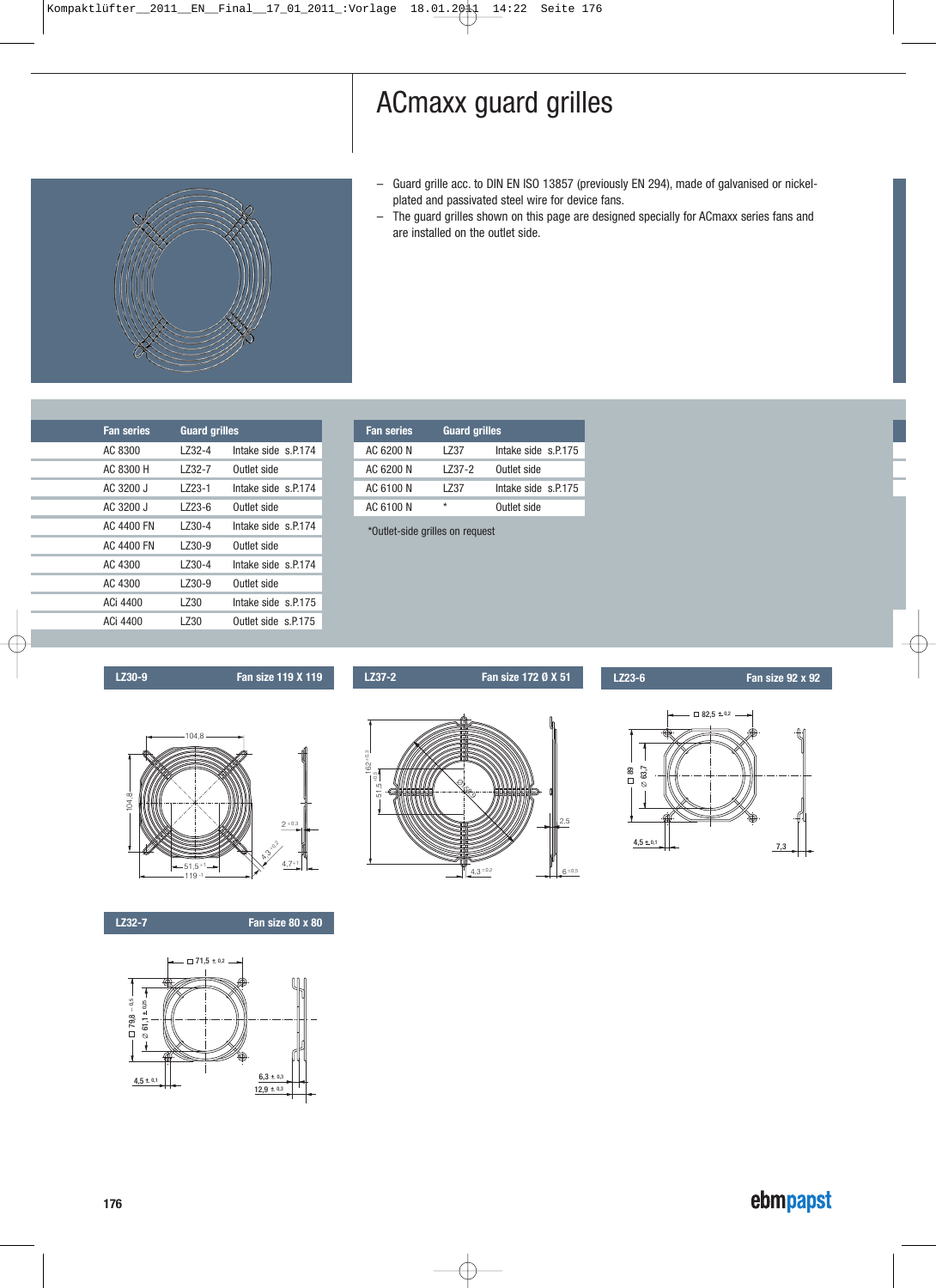– Steel wire, plastic-coated, silver-metallic gloss.



| <b>Fan series</b>    | <b>Guard grilles</b> | <b>Fan series</b>    | <b>Guard grilles</b> |
|----------------------|----------------------|----------------------|----------------------|
| W <sub>1</sub> G 200 | 78128-2-4039         | W4S 200              | 78128-2-4039         |
| W <sub>1</sub> G 250 | 09418-2-4039         | W <sub>2</sub> E 250 | 09418-2-4039         |
| W <sub>2</sub> E 200 | 78128-2-4039         |                      |                      |



**Representatives**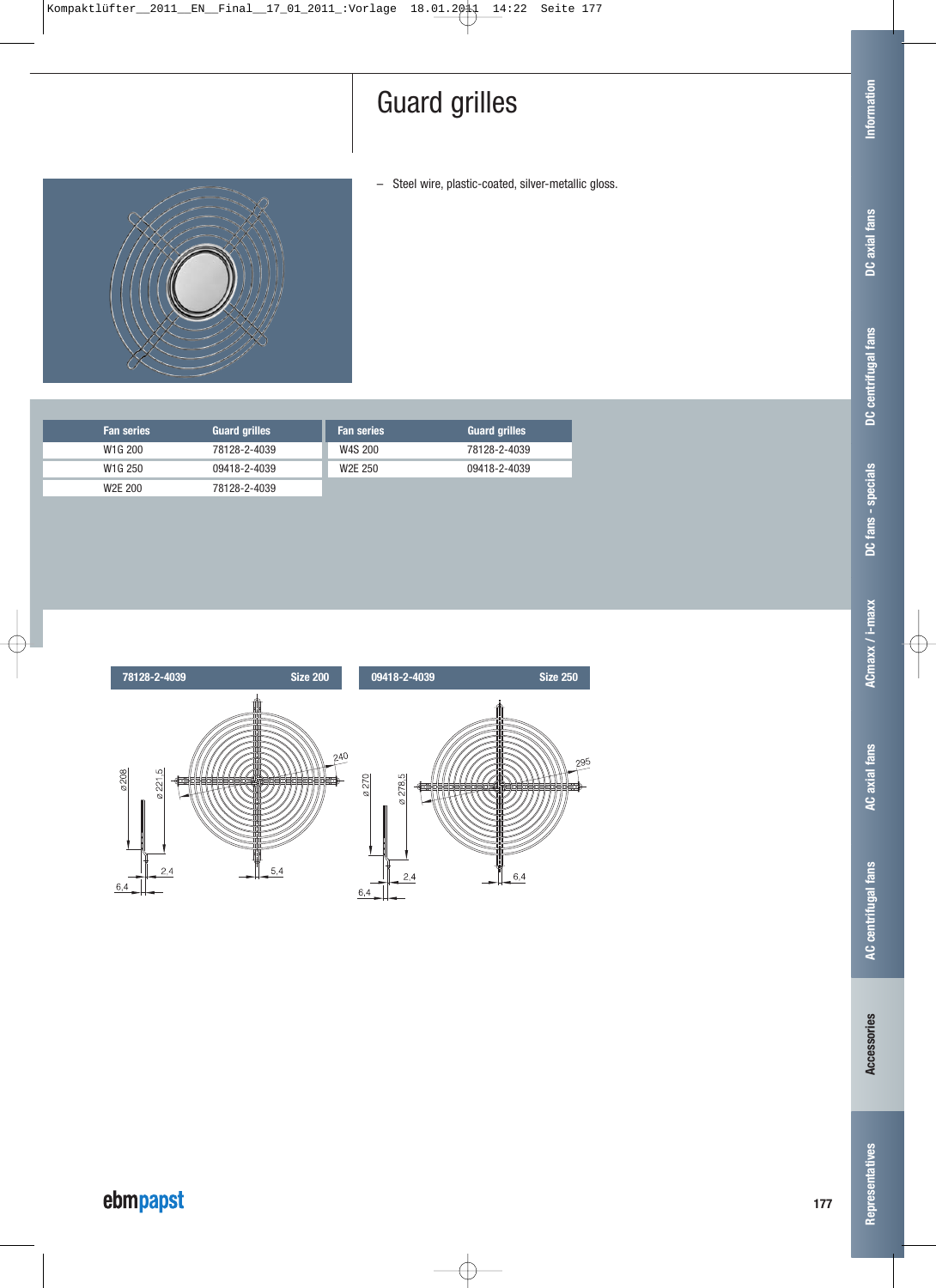- $\overline{\mathbf{0}}$
- Guard grille acc. to DIN EN ISO 13857 (previously EN 294), made of fibreglass-reinforced plastic.

– Plastic grilles must not be used for the following models: 8200 JH3 / JH4 3200 JH3 / JH4 4100 NH5 - NH8

| <b>Guard grilles Mounting</b> |                | 7B 7         |                 | D.  | - E  | <b>Guard grilles Mounting</b> |                | B           |                  |     | - E. |
|-------------------------------|----------------|--------------|-----------------|-----|------|-------------------------------|----------------|-------------|------------------|-----|------|
| LZ32-2                        | A1             | $80^{-0,5}$  | $71.5 \pm 0.2$  | 7,0 | - 34 | LZ30-5                        | A2             | $119 - 0.5$ | $105^{\pm0.2}$   | 6.5 | 50   |
| LZ32-3                        | A3             | $80^{-0.5}$  | $71,5^{\pm0,2}$ | 7,0 | 34   | LZ30-6                        | A <sub>4</sub> | $119 - 0.5$ | $105^{\pm0.2}$   | 6.5 | 50   |
| LZ23-2                        | A1             | $92.5 - 0.5$ | $82.5^{\pm0.2}$ | 6,5 | 46   | LZ33-1                        | A2             | $127 - 0.5$ | $113.5^{\pm0.2}$ | 6.5 | 50   |
| LZ23-3                        | A <sub>3</sub> | $92,5 - 0.5$ | $82,5^{\pm0,2}$ | 6,5 | 46   | LZ33-2                        | A <sub>4</sub> | $127 - 0.5$ | $113.5^{\pm0.2}$ | 6,5 | 50   |
|                               |                |              |                 |     |      |                               |                |             |                  |     |      |

| LZ32-2 / LZ32-3 | Size 80 x 80   |
|-----------------|----------------|
| LZ23-2 / LZ23-3 | Size 92 x 92   |
| LZ30-5 / LZ30-6 | Size 119 x 119 |
| LZ33-1 / LZ33-2 | Size 127 x 127 |









Barbed inserts



Suitable for bore diameters 4.3 - 4.7 only.

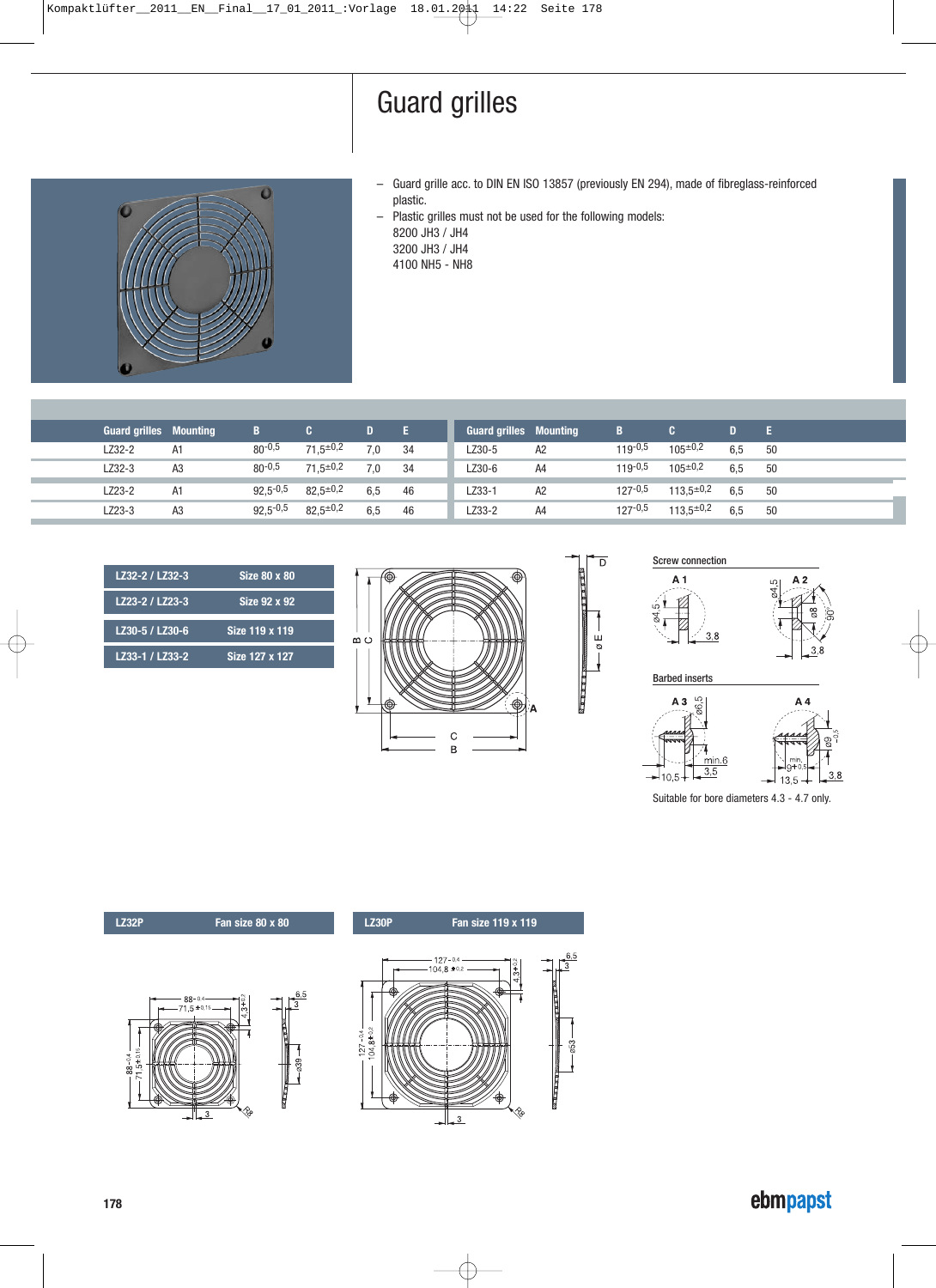for compact centrifugal modules

– PA plastic 6, fibreglass-reinforced



| <b>Fan series</b> | <b>Guard grilles</b> | a   | b   |
|-------------------|----------------------|-----|-----|
| RG 190            | LZ46                 | 133 | 9.0 |
| RG 220            | l 747                | 166 | 8.7 |
| RG 225            | LZ48                 | 158 | 8.7 |



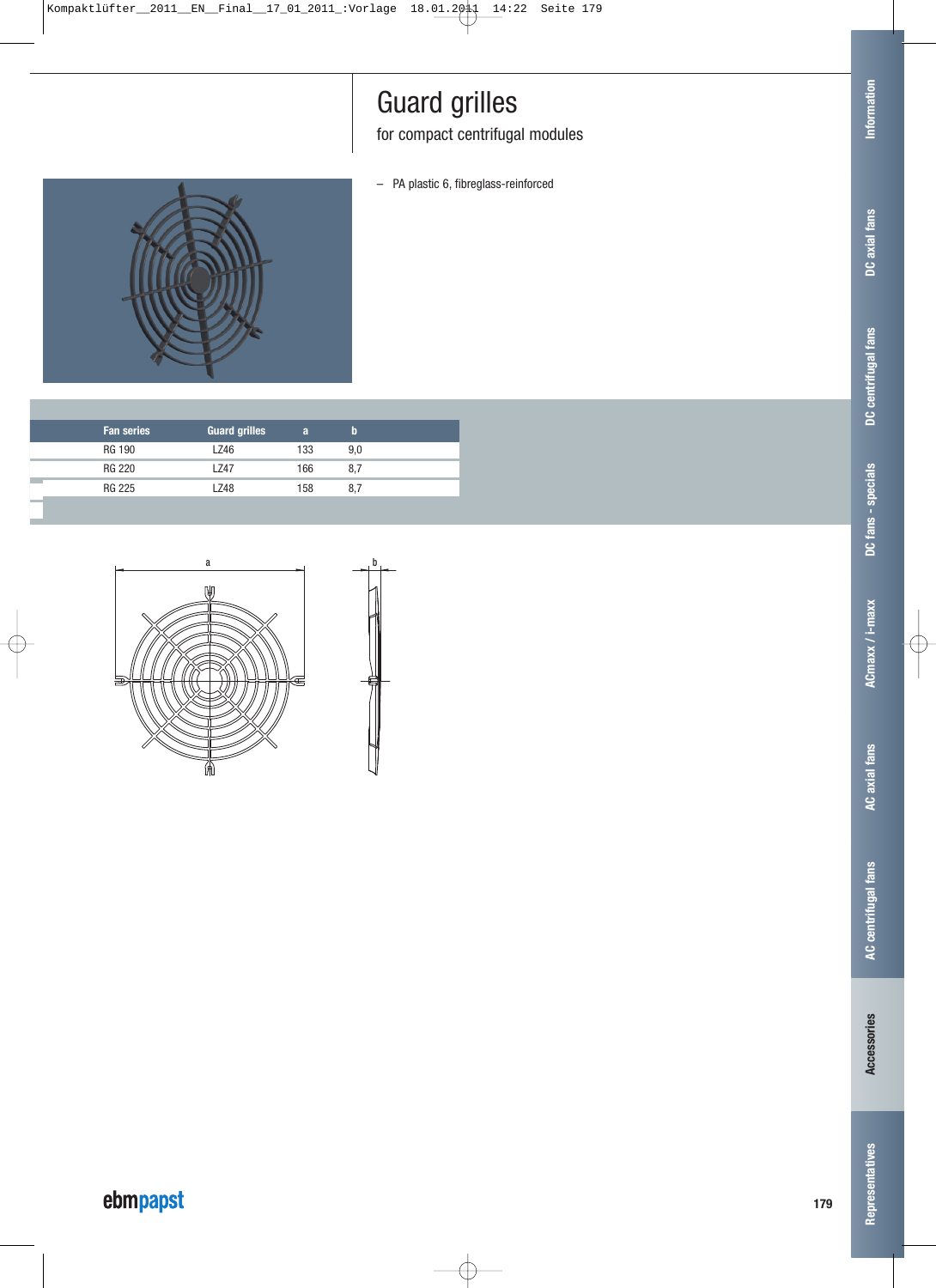# Fan filter guard grilles

- Filter guard grilles consist of a mounting plate, filter and screen.
- Screen LZ40 N made of black, fibreglass-reinforced plastic with inserted wire netting LZ60.
- Filter LZ60 made of Nirosta stainless steel wire netting.
- Mounting plate LZ40-1 for installation.



| <b>Fan series DC</b> | <b>Fan series AC</b> |
|----------------------|----------------------|
| 4400 F               | AC 4300              |
| 4400 FN              | 9900                 |
| 4300                 | 4000 N               |
| 4300 N               | 4000 Z               |
| 4400                 |                      |
| 4200                 |                      |
| 4100N                |                      |
|                      |                      |



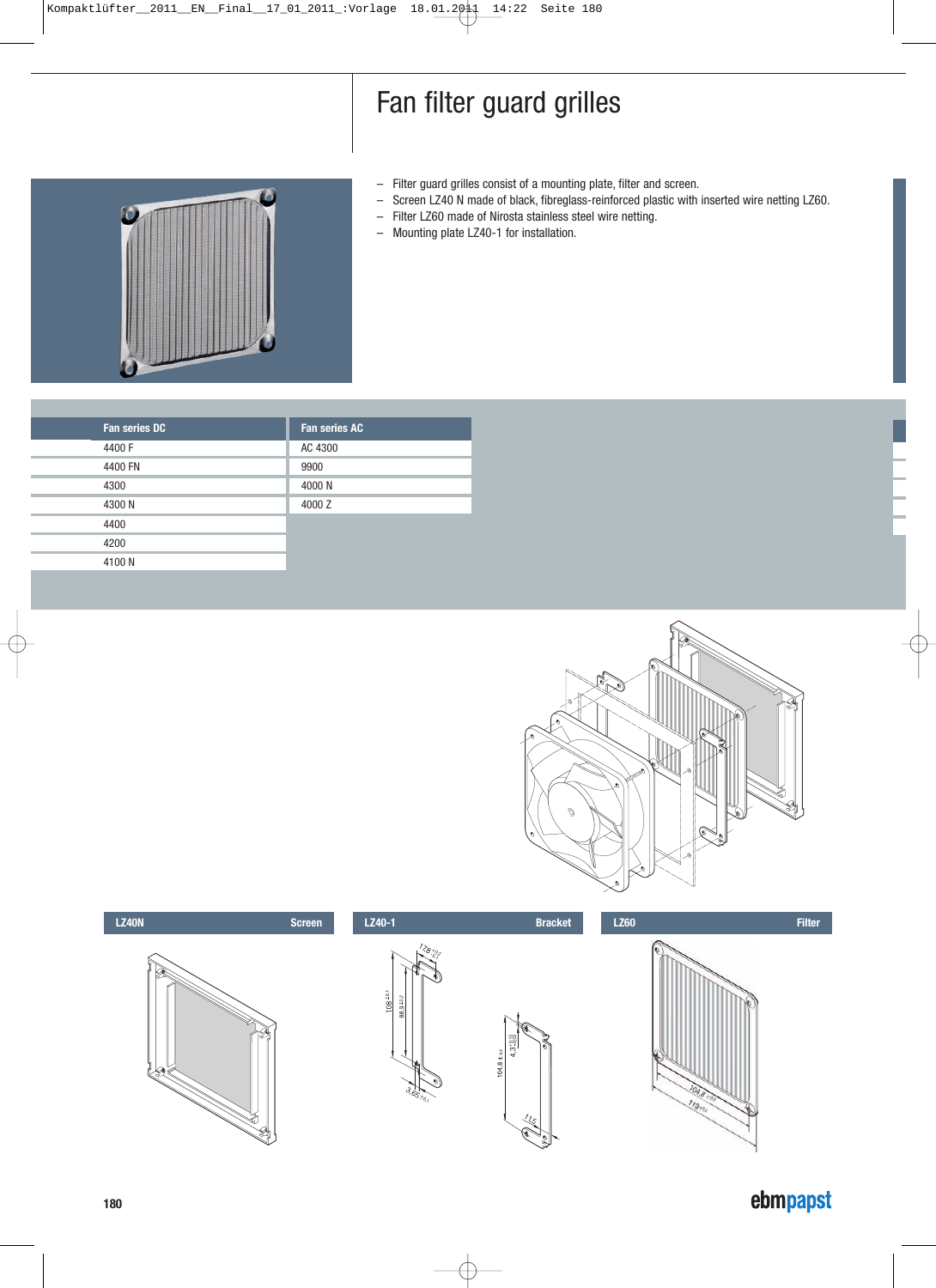# Fan filter guard grilles

Representatives

- Filter guard grille suitable for attachment to axial fan series of size 60 mm, 80 mm, 92 mm, 119 mm, ø 172 mm. All filter units fit directly onto the existing installation holes of the fans.
- Filter guard grille consisting of 3 parts: outer grille barrier, inner fastening plate and replaceable filter mat.
- Grille barrier made of moulded polycarbonate (PC), with matted surface.
- Fast and easy exchange of filter mat via a quick release on the grille barrier.
- Fastening plate made of wire netting, with black powder coating.
- Filter mat can be replaced while the fan is running, protection provided by welded wire netting.
- Filter mat made of white, synthetically bonded fibres.

| <b>Protection filter</b> | Fan size        | A   | B   | IC.  | D     | <b>Replacement filter*</b> |
|--------------------------|-----------------|-----|-----|------|-------|----------------------------|
| <b>FF60</b>              | 60 x 60 mm      | 65  | 65  | 13,5 | 50,0  | <b>RF 60</b>               |
| <b>FF80</b>              | 80 x 80 mm      | 85  | 85  | 14,0 | 71.5  | <b>RF 80</b>               |
| FF <sub>92</sub>         | 92 x 92 mm      | 125 | 105 | 17.5 | 82,5  | <b>RF 92</b>               |
| FF119                    | 119 x 119 mm    | 162 | 136 | 18,5 | 104.5 | <b>RF 119</b>              |
| FF172                    | $\alpha$ 172 mm | 226 | 190 | 19,5 | 162.0 | <b>RF 172</b>              |

\* Replacement filters only in packs of 5.







**FF60 / FF80**

**Filter capacity** A fan filter guard filters out up to 75% of dust particles up to a size of 5-10 microns and withstands temperatures of up to 100°C. Flame retardant in accordance with DIN 53438, grade F1. For installed, clean filters, an air flow reduction of 20 – 30% can be assumed.



**FF92 / FF 119**

Fan size: <sup>-172</sup> mm



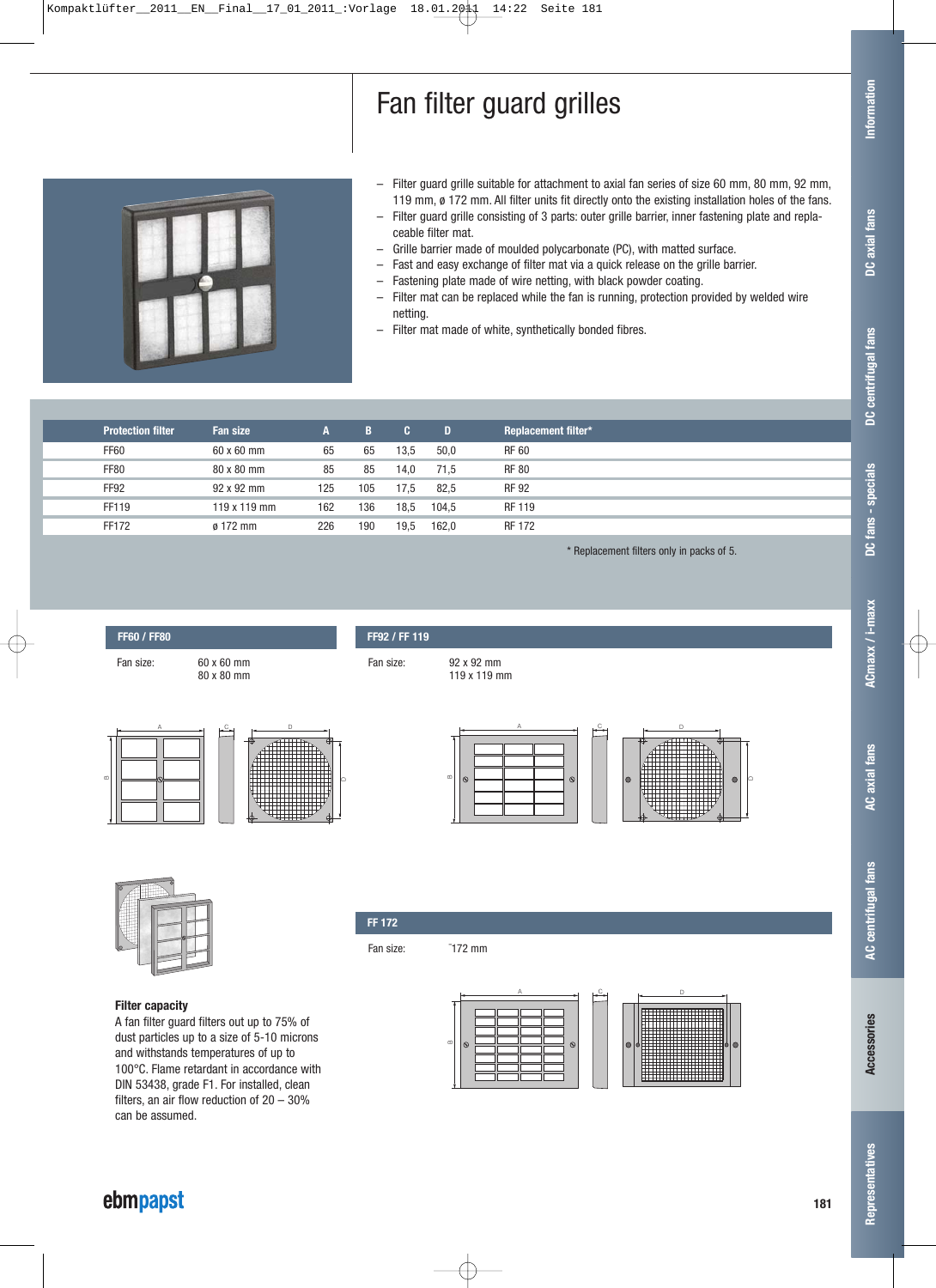### Inlet nozzles

for centrifugal fans

– Material: Sheet steel, galvanised



ł

| Fan                                  |     | Vers. | k.    | m     | $\mathbf{0}$ | a    | r <sub>1</sub> | s     |                   | $\mathbf{u}$             | $No.$ :     |
|--------------------------------------|-----|-------|-------|-------|--------------|------|----------------|-------|-------------------|--------------------------|-------------|
| <b>RET 97</b>                        | (S) |       | 116,0 | 80,0  | 10,0         | 0,80 | 10,0           | 108,0 | 3x4.5             | $\overline{\phantom{0}}$ | LZ 1000-097 |
| <b>RER 120</b>                       | (P) |       | 146,0 | 94,4  | 18,0         | 0,80 | 16,0           | 134,0 | 4x4.5             | 126,0                    | LZ 1000-120 |
| <b>RER 133</b>                       | (P) |       | 129,0 | 87,0  | 13,0         | 1,00 | 8,0            | 118,0 | 4x4.5             | 103,0                    | LZ 1000-133 |
| RER 175 / 190 (P)                    |     |       | 170,0 | 125,5 | 14,0         | .25  | 10,0           | 158,0 | 4x4.5             | 146,0                    | LZ 1000-175 |
| <b>RER 220</b>                       | (P) | 2     | 252,0 | 155,0 | 21,0         | 0,80 | 22,0           | -     | $\qquad \qquad -$ | 199,0                    | LZ 1000-220 |
| <b>RER 225</b>                       | (P) |       | 223,0 | 146,0 | 28,0         | 1,50 | 25,0           | 210,0 | 4x4.5             | 196,0                    | LZ 1000-225 |
| $(P)$ = plastic, $(S)$ = sheet steel |     |       |       |       |              |      |                |       |                   |                          |             |



q

Øu



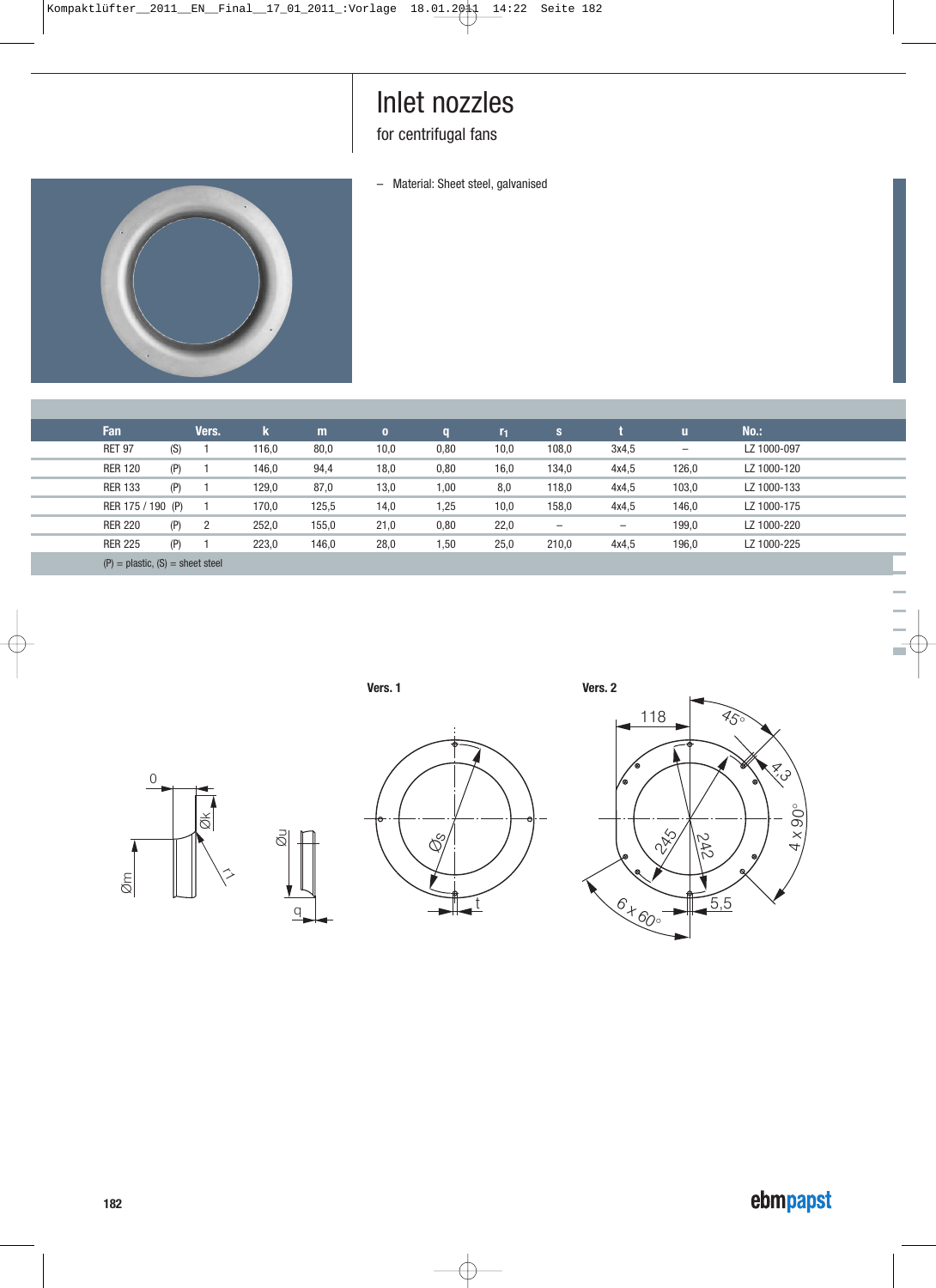## Connector cables

- Connector cable with injection-moulded plug in various lengths.
- Strand ends with core-crimping sleeve, core-end sleeve or tin-plated.
- Straight or angled plug.
- For all types of fan with flat plug 2.8 / 3.0 x 0.5.



| <b>Plug model</b> | $L1$ (mm) | <b>Leads</b>          | <b>Plug</b> | <b>Leads end</b> | <b>Lead colour</b> | <b>Receptacle for tabs</b> | <b>Application</b> |  |
|-------------------|-----------|-----------------------|-------------|------------------|--------------------|----------------------------|--------------------|--|
| LZ120             | 610       | $0.5$ mm <sup>2</sup> | G           | C                | black/black        | $2.8 \times 0.5$           | AC                 |  |
| LZ120-4           | 2 0 0 0   | $0,5 \, \text{mm}^2$  | G           | A                | black/black        | $2.8 \times 0.5$           | AC                 |  |
| LZ120-5           | 380       | $0.5 \text{ mm}^2$    | W           | B                | red/black          | $2.8 \times 0.5$           | DC.                |  |
| LZ120-6           | 610       | $0.5 \text{ mm}^2$    | W           | B                | red/black          | $2.8 \times 0.5$           | DC.                |  |
| LZ120-11          | 2 0 0 0   | $0,5 \text{ mm}^2$    | G           | A                | red/black          | $2.8 \times 0.5$           | <b>DC</b>          |  |
| LZ120-16          | 800       | $0.5 \text{ mm}^2$    | G           | B                | black/black        | $2.8 \times 0.5$           | AC                 |  |
| LZ120-18          | 4 0 0 0   | $0.5 \text{ mm}^2$    | G           | A                | black/black        | $2.8 \times 0.5$           | AC                 |  |
| LZ126             | 1 000     | $0.5 \text{ mm}^2$    | G           | C                | black/black        | $2.8 \times 0.5$           | AC                 |  |
| LZ127             | 1 600     | $0.5 \text{ mm}^2$    | G           | B                | black/black        | $2.8 \times 0.5$           | AC                 |  |
| LZ130-1           | 610       | $0,82 \text{ mm}^2$   | G           | C                | black/black        | $2.8 \times 0.5$           | AC                 |  |
| LZ140             | 610       | $0,73 \text{ mm}^2$   | G           | B                | black/black        | $2,8 \times 0.8$           | AC                 |  |
|                   |           |                       |             |                  |                    |                            |                    |  |



i.











Representatives